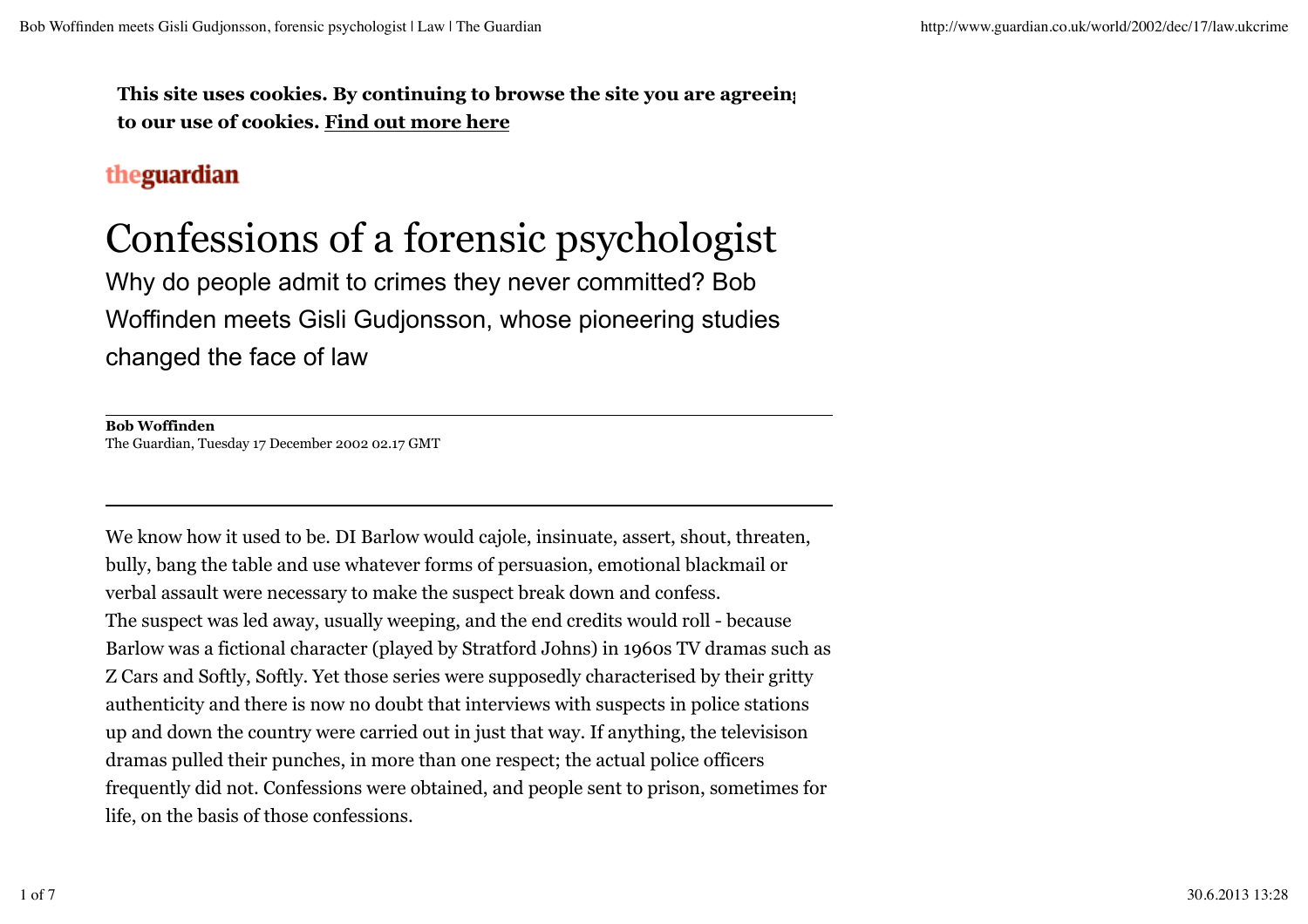The man who put a stop to all that is Gisli Gudjonsson, now professor of forensic psychology at the Institute of Psychiatry in London. Working originally with Dr James MacKeith (today a commissioner at the criminal cases review commission, which refers cases of possible wrongful convictions to the court of appeal), Gudjonsson conducted pioneering research into how people might be induced to make "confessions" to crimes they hadn't committed. He identified a range of important emotional and psychological factors, such as compliance, suggestibility and personality disorders that had been ignored through the entire history of criminal justice. This led him to produce the Gudjonsson Suggestibility Scales (GSS), which are now used throughout the world when the issue of false confessions arises.

"It used to be thought that people only made false confessions if they were mentally defective or suffering from severe learning disabilities," explains Gudjonsson. "But that's not the case. Most of the vulnerabilities have nothing to do with intelligence. In the cases I looked at, the people were pretty ordinary and their intellectual functioning wasn't of much relevance. Personality characteristics are more significant."

Gudjonsson, 55, was born in Reykjavik, Iceland, and came to London in his early 20s, originally to learn English. He decided to stay on and qualified as a psychologist, joining the Institute of Psychiatry in 1980. His new book, bringing together all the key research and evidence in the area of false confessions, has just been published.

However, it was his original work, and his first book on the subject, published 10 years ago, that had a seminal effect. First of all, it established false confessions as an issue that needed to be properly addressed. In the years since, there has been considerable worldwide research. "Fifteen to 20 years ago, this subject was not being written about at all," says Gudjonsson, "Now it's difficult to keep up with the literature."

The second impact has been on the legal process. For years, the courts had taken the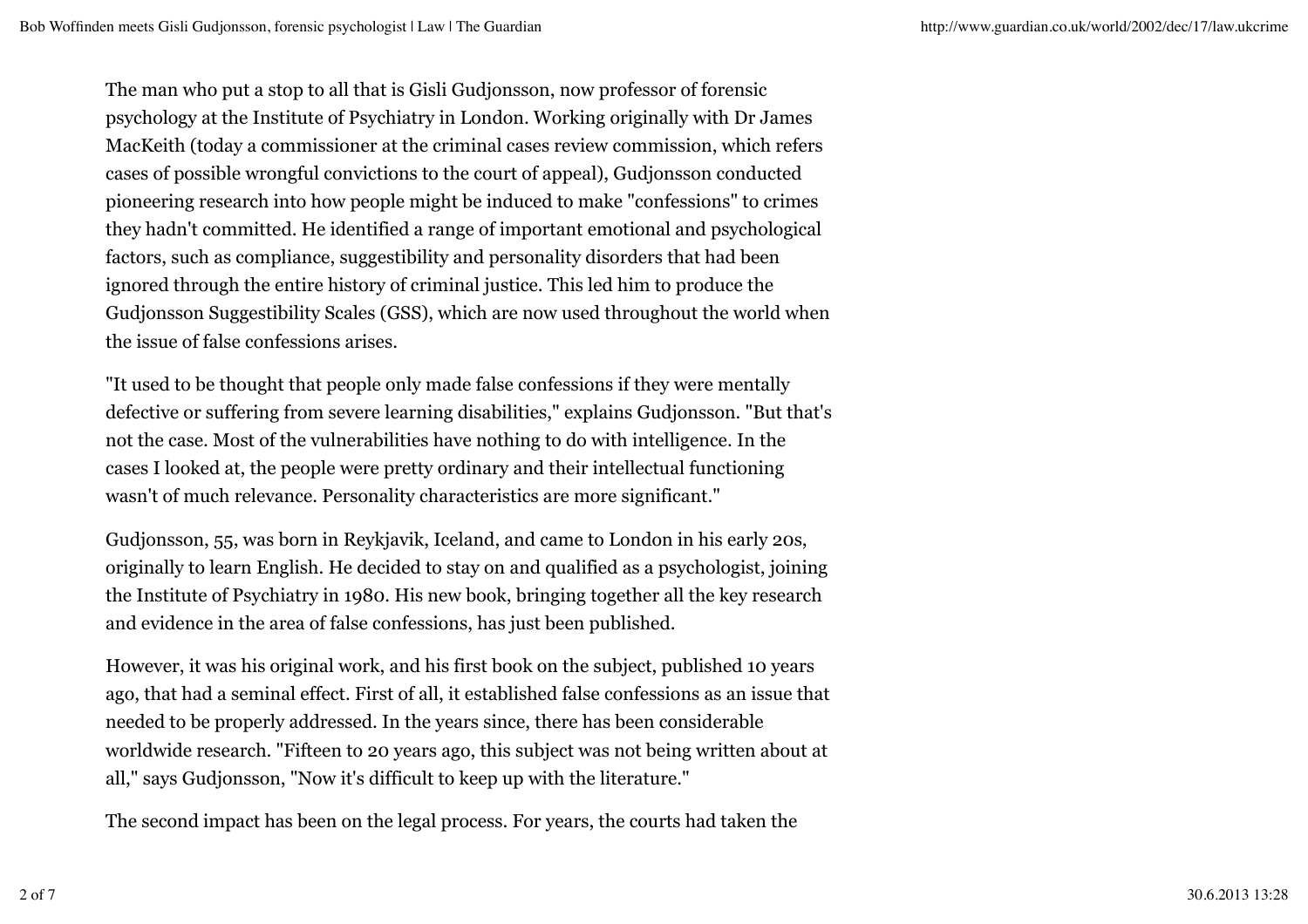view that expert evidence from psychologists and psychiatrists was not admissible. Matters such as how an ordinary person was likely to react to stressful situations were held to be within the everyday experience of jurors. Even where some degree of mental incapacity could be shown, the judges were not interested. An IQ of 69 or below is necessary for a formal description of "mentally handicapped". In 1986, the Lord Chief Justice, Lord Lane, held that expert evidence in the case of a defendant with an IQ of 72 was not needed.

The landmark appeal of Engin Raghip, Mark Braithwaite and Winston Silcott in December 1991, in the PC Blakelock murder case, broadened and clarified the criteria for the admissibility of psychological evidence. The Court of Appeal ruled that it was not necessary to rely on an arbitrary IQ score for defining "mentally handicapped" and, additionally, accepted the concept of suggestibility under interrogation.

Crucially, the court conceded that neither high suggestibility nor intellectual limitations could necessarily be perceived merely by an observation of the defendant's demeanour in the witness box. Gudjonsson says it was a "groundbreaking judgment for the admissibility and role of expertpsychological evidence". Judges now routinely admit evidence about psychological vulnerabilities.

Gudjonsson and MacKeith won the respect of the judiciary, and by the mid-90s their evidence would frequently prove decisive in overturning convictions. Gudjonsson has testified at 10 appeals in London, and been involved altogether in 22 cases in which the convictions have been overturned on the basis of false confessions.

At the same time, policing has changed dramatically. There are now far better safeguards for suspects in police custody - of which the tape-recording of interviews is the most vital - and far more awareness by police forces of what can go wrong. "There has been a tremendous improvement," says Gudjonsson, "both in terms of the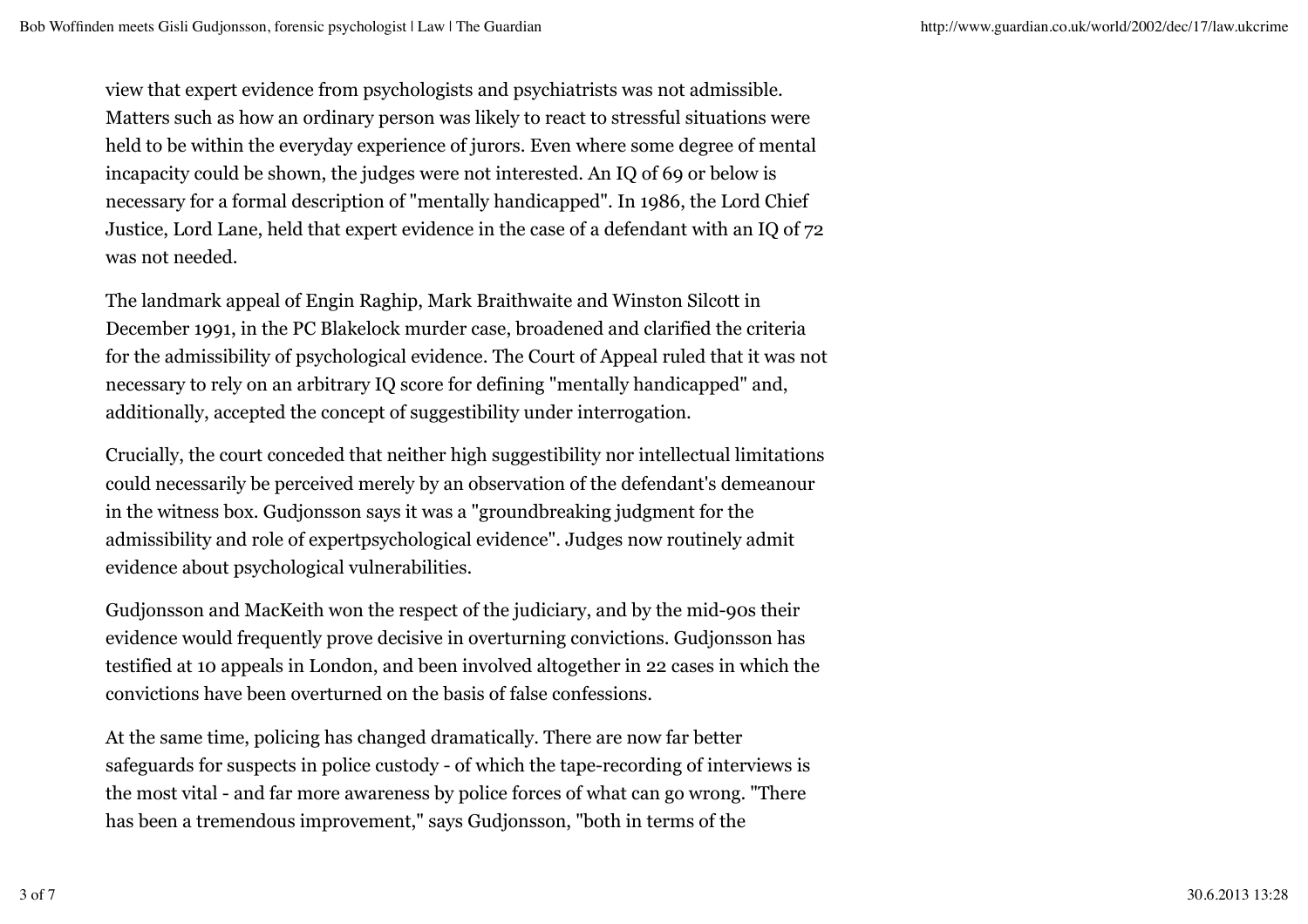interviewing, which is less aggressive and coercive, and in terms of the quality of information obtained.

"The Metropolitan Police came to me for advice. They've accepted that mistakes have been made, and have wanted to learn from those mistakes. I think that's quite remarkable - you don't see that in any other country."

Though Gudjonsson is frequently asked to assist with cases in other countries, he still encounters some entrenched attitudes. "Some countries say, 'We never have a false confession - that's just something that happens in England.' A police officer in Canada said to me, 'We're 100% sure in [this] confession. We know when people are telling the truth or not, we can tell by the non-verbal signs.' In that case, DNA evidence completely exonerated the man and pointed to someone else." Gudjonsson's evidence, however, was critical in preventing an execution in Texas - a particular achievement because the governor at the time, George W Bush, was notoriously reluctant to halt executions.

Now that false confessions are being properly adressed, there are three associated areas that still cause concern. The first is when self-incriminating remarks allegedly made outside the interview room - for example, during a car journey or in a corridor - are attributed to a defendant. "You should not rely on uncorroborated conversations", says Gudjonsson. The second is "cell confession" evidence - where a suspect has supposedly "confessed" not to police, but to another prisoner. Again, this is highly contentious.

The third, and greatest, problem area is false allegations. "I believe false confessions today are less of a problem than false allegations," says Gudjonsson. "There is accumulating research evidence that it is much easier for people to make up false allegations, even serious allegations, than the courts realise.

"People are often too eager to help the police. They may have an over-extended